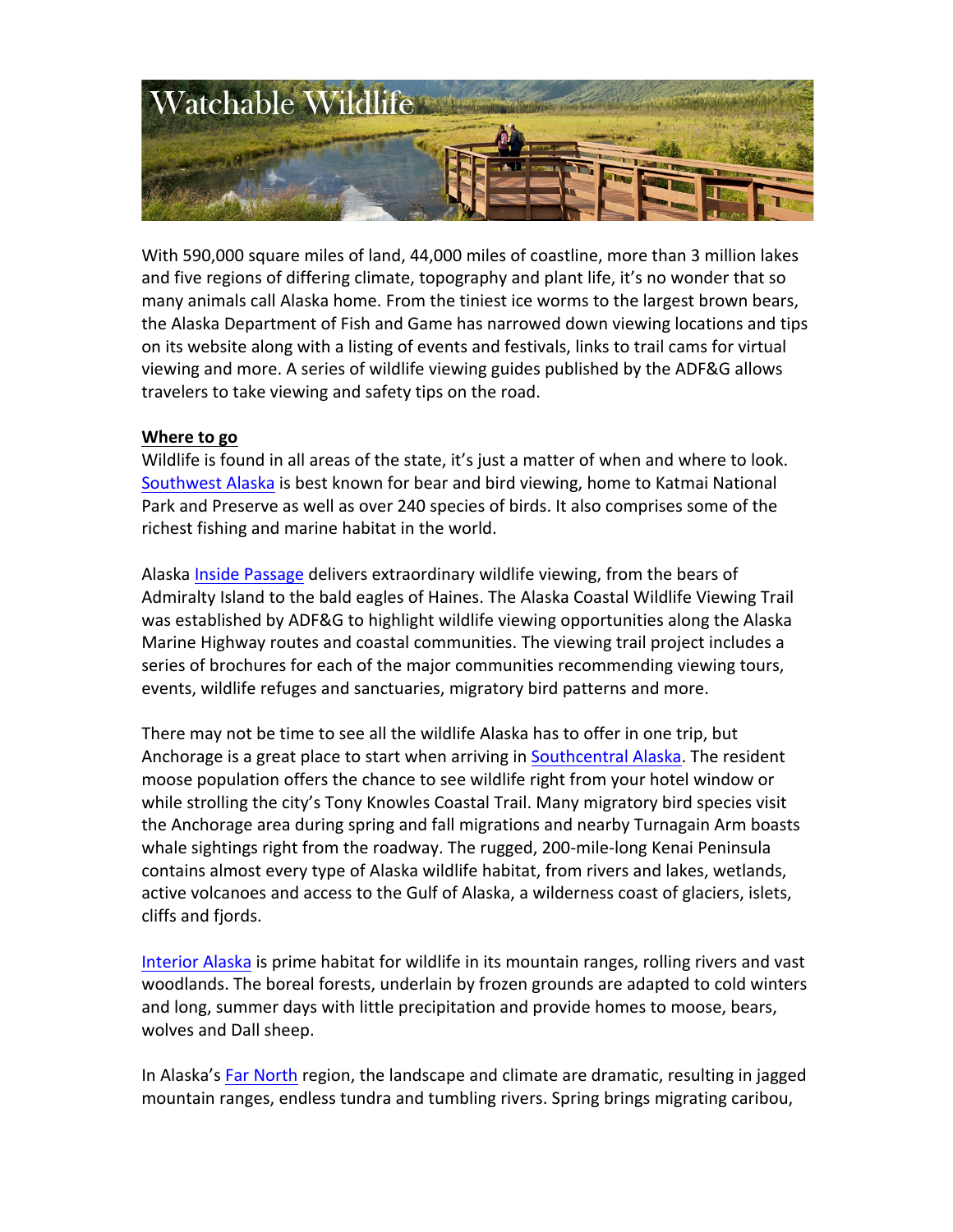brown bears and herds of musk oxen. Polar bears roam the landscape hunting for seal on the ice.

# **Virtual viewing**

Not everyone will have the experience of seeing all the wildlife they had hoped on their Alaska vacation. But due to trail and web cameras set up in Alaska's wilderness areas, the public can view a multitude of wildlife photos and can even submit photos of their own. Webcams give viewers a window into the world of wildlife, such as seabirds on Gull Island, Steller sea lions near Seward, brown bears at Brooks Falls, bald eagle grounds in Haines and the inside of a beaver lodge near the Mendenhall Glacier.

Visit the virtual viewing pages here: http://www.adfg.alaska.gov/index.cfm?adfg=viewing.trailcams

# **Wildlife Viewing Events and Festivals**

*Interior*

**April - Spring Migration Celebration, Fairbanks** www.creamersfield.org

**May - Upper Tanana Migratory Bird Festival, Tok** tetlin.fws.gov

**August - Tanana Valley Sandhill Crane Festival, Fairbanks** www.creamersfield.org

### *Southwest*

**April - Whale Fest, Kodiak** www.whalefestkodiak.com

### *Inside Passage*

April - The Stikine River Birding Festival, Wrangell stikinebirding.org

**April - Alaska Hummingbird Festival, Ketchikan** www.alaskacenters.gov 

**May - Yakutat Tern Festival, Yakutat** www.yakutatternfestival.org

**July – BearFest, Wrangell** www.alaskabearfest.org

**November - Sitka Whale Fest, Sitka** www.sitkawhalefest.org